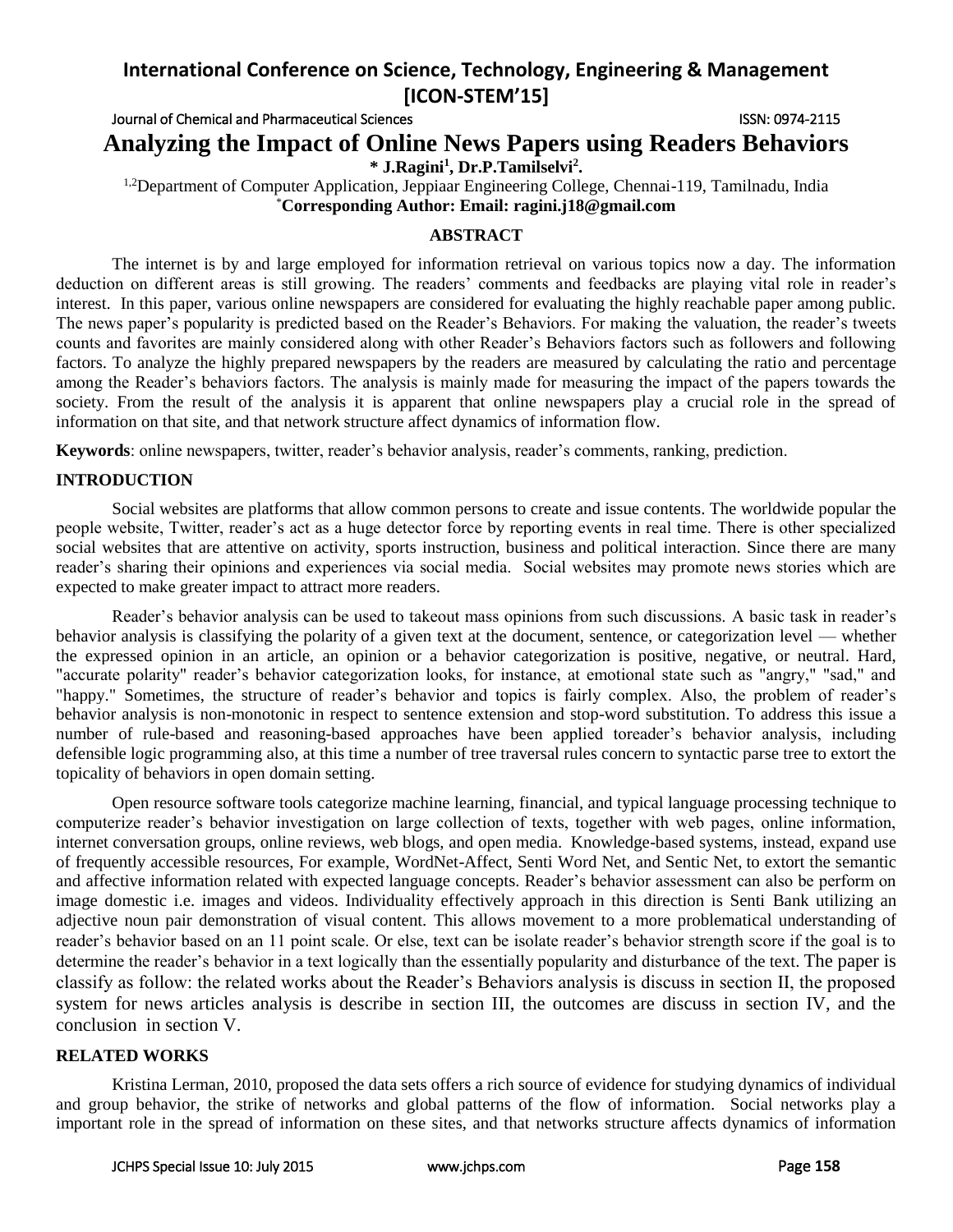# In this system, we evaluate the Reader's Behaviors analysis that can be measured by the popularity contents and

news article may be indicative of its importance, interesting, & impacting.

the factors are chosen to impact the popularity (e.g. Total number of tweet, the total number of favorites). The system process is given as a flow diagram in Fig 1.

**International Conference on Science, Technology, Engineering & Management [ICON-STEM'15]**

flow. Jong Gun Lee, 2010, was proposed a different approach rooted in survival analysis. Where forecast the accurate lifetime of an individual is very hard and almost impossible but predicting the likelihood of one's survival longer than a threshold, or another individual is possible. Manos Tsagkias, 2010, was proposed a report on solid performance for predicting new comment volume in the long run, after short evaluation. The number of user supplied comments on a

Chiao-Fung Hsu, 2009, was proposed by Chiao-Fang Hsu et al., where estimate a machine learing-based approach for ranking comments on the Social web based on the community's expressed preferences. Which can be used to support high-quality comments and filter out low-quality comments. Gabor Szabo, 2008, was proposed that predictions are more accurate for submissions for which attention decays quickly. Whereas predictions for evergreen content will be prone to

large errors, which could further impact the popularity and smoother the decay of interest over time.

**A. Ranking based on ratio:** We use as factors, the comments that are visible to the reader's, such as the total number of tweet and the total number of favorites. The ratio can be calculated by these two factors. A ratio is a comparison between two numbers and it is described as a fraction. If P and Q are any two numbers, then the ratio of P and Q is P/Q.

The ratio among the tweet and the favorite is calculated by,

$$
\mathbf{R}_{i} = \frac{\mathbf{P}_{i}}{\mathbf{g} \mathbf{c} \mathbf{d}(\mathbf{P}_{i}, \mathbf{Q}_{i})} ; \frac{\mathbf{Q}_{i}}{\mathbf{g} \mathbf{c} \mathbf{d}(\mathbf{P}_{i}, \mathbf{Q}_{i})}
$$

Where,

**SYSTEM DESIGN**

 $R_i$  - ratio of tweet and favorites  $P_i$  – number of tweets  $Q_i$  -number of favorites

#### GCD – Greatest common difference

**B. Ranking based on percentage:** The tweet values are very high, for the convenient process, the values of all the new papers are divided by 100 and the resulted value is considered for the analysis. To ensure the results what derived from the ratio, the percentage is calculated between the newly derived tweet values and the favorite values. The percentage is calculated by,

$$
P_i = \frac{T i \cdot I_{100}}{F_i} \times 100
$$

 $P_i$  – Percentage of tweet and favorites

 $T_i$ – number of tweets

# $F_i$  – number of favorites

The Readers Behaviors analysis is done based on the basic factors of reader's behaviors such as tweets, favorites, followers and following etc. The processing steps are given as an algorithm below.

# **Algorithm:**

- 1. Collect the Readers Behaviors factors.
- 2. Collect the reader's behaviors factors of various newspapers.
- 3. Calculate the ratio and percentage using the two major factors such as tweet and favorites.
- 4. Evaluate the ranking based on the ratio.
- 5. Compare the ratio values for finding the highly reaching newspapers.
- 6. Stop

# **RESULTS AND DISCUSSION**

The newspapers are analyzed based on the two major factors such as tweet and favorites. Using internet, various online newspapers information are collected to measure the high reachability among the public. The sample values from the collected data are shown in the table Table.1.

# Journal of Chemical and Pharmaceutical Sciences ISSN: 0974-2115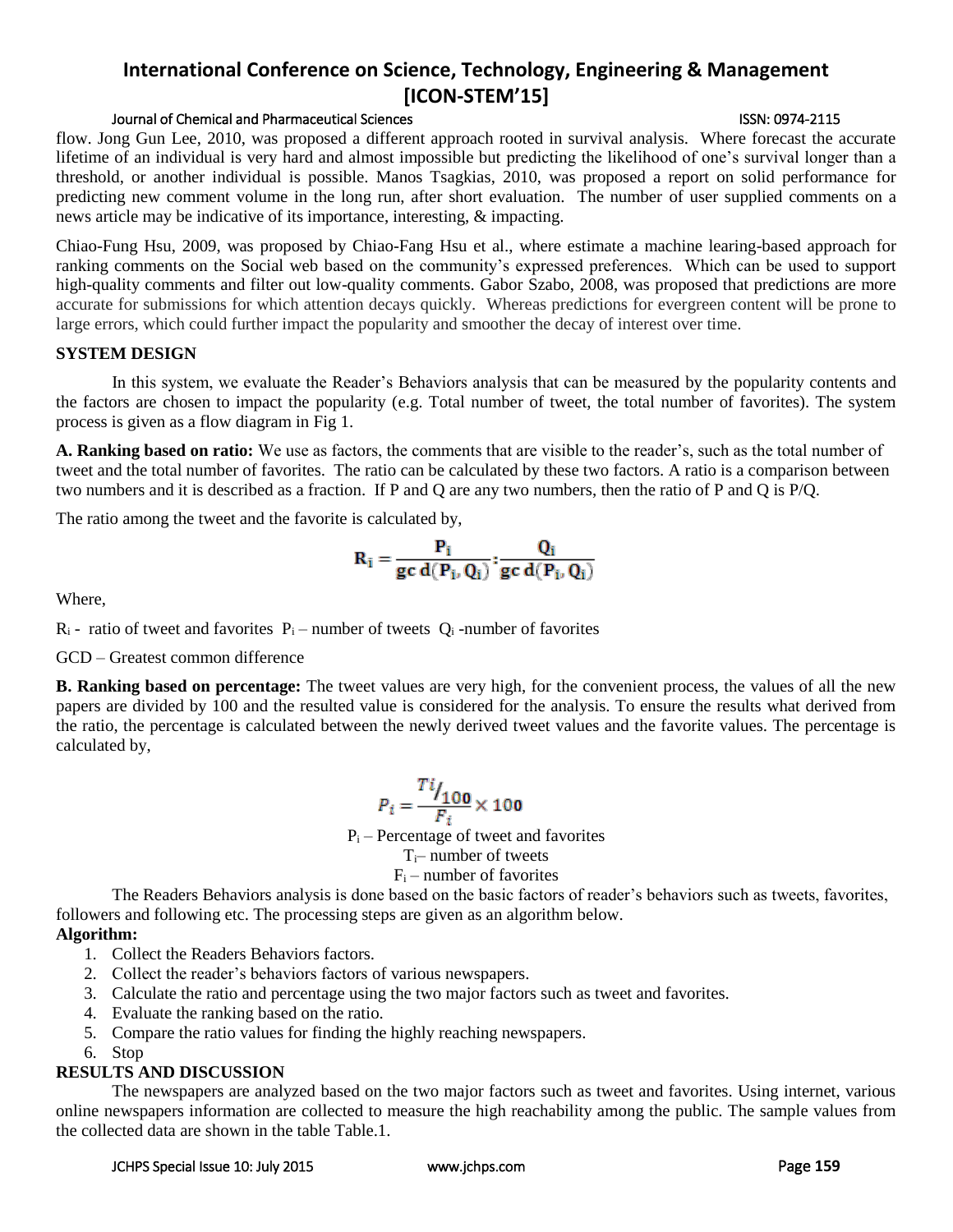# **International Conference on Science, Technology, Engineering & Management [ICON-STEM'15]**

Journal of Chemical and Pharmaceutical Sciences **ISSN: 0974-2115** ISSN: 0974-2115



**Fig.1.Flow diagram for ranking based on user's performance**

| <b>News papers</b>    | Tweet | <b>Followers</b> | <b>Following</b> | <b>Favorites(likes)</b> |  |
|-----------------------|-------|------------------|------------------|-------------------------|--|
| Times of India        | 172K  | 3.97M            | 464              | 176                     |  |
| Times Now             | 76.2K | 2.06M            | 103              | 79                      |  |
| The Hindu             | 101K  | 1.36M            | 151              | 48                      |  |
| The Economics         | 139K  | 606K             | 30               | 118                     |  |
| <b>Times</b>          |       |                  |                  |                         |  |
| <b>Indian Express</b> | 121K  | 762K             | 646              | 348                     |  |

| Table.1.Summary of the data sets analyzed in this paper |  |  |  |  |  |  |  |
|---------------------------------------------------------|--|--|--|--|--|--|--|
|---------------------------------------------------------|--|--|--|--|--|--|--|

The other factors such as the followers and followings are also collected. But, the main factors tweet and favorites are dominating the previous factors. Because of this, the previous factors not considered for the analysis. The reachability of a newspaper is evaluated based on the values of the tweet in the tabular column is shown as bar chart below.





# **Fig.2.Comparison based on Tweet factor Fig 3. Comparison based on 'like' factor**



The values of the favorites in tabular column is also represented as bar chart. Both these bar chart, symbolize the status of newspapers before Ranking. Once Ranking is performed, the status of news articles is described in a final bar chart diagram. This is represented below.